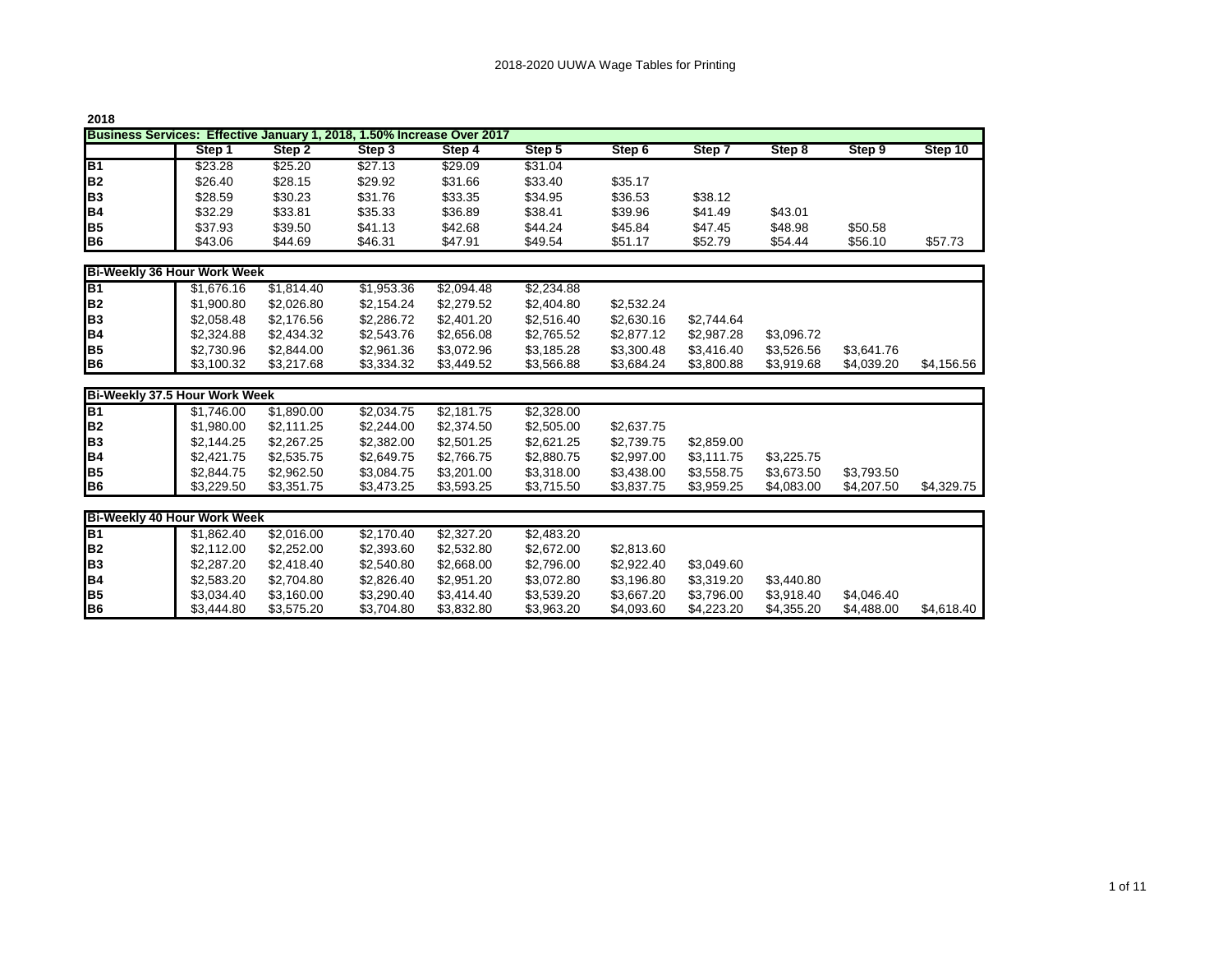|--|--|

| ---                                                                    |         |         |         |         |         |                   |         |         |         |         |  |  |
|------------------------------------------------------------------------|---------|---------|---------|---------|---------|-------------------|---------|---------|---------|---------|--|--|
| Business Services: Effective January 1, 2019, 2.25% Increase Over 2018 |         |         |         |         |         |                   |         |         |         |         |  |  |
|                                                                        | Step    | Step 2  | Step 3  | Step 4  | Step 5  | Step <sub>6</sub> | Step    | Step 8  | Step 9  | Step 10 |  |  |
| IB <sub>1</sub>                                                        | \$23.80 | \$25.77 | \$27.74 | \$29.74 | \$31.74 |                   |         |         |         |         |  |  |
| B <sub>2</sub>                                                         | \$26.99 | \$28.78 | \$30.59 | \$32.37 | \$34.15 | \$35.96           |         |         |         |         |  |  |
| B <sub>3</sub>                                                         | \$29.23 | \$30.91 | \$32.47 | \$34.10 | \$35.74 | \$37.35           | \$38.98 |         |         |         |  |  |
| B <sub>4</sub>                                                         | \$33.02 | \$34.57 | \$36.12 | \$37.72 | \$39.27 | \$40.86           | \$42.42 | \$43.98 |         |         |  |  |
| B <sub>5</sub>                                                         | \$38.78 | \$40.39 | \$42.06 | \$43.64 | \$45.24 | \$46.87           | \$48.52 | \$50.08 | \$51.72 |         |  |  |
| B <sub>6</sub>                                                         | \$44.03 | \$45.70 | \$47.35 | \$48.99 | \$50.65 | \$52.32           | \$53.98 | \$55.66 | \$57.36 | \$59.03 |  |  |

| Bi-Weekly 36 Hour Work Week |            |            |            |            |            |            |            |            |            |            |  |
|-----------------------------|------------|------------|------------|------------|------------|------------|------------|------------|------------|------------|--|
| B <sub>1</sub>              | \$1.713.60 | \$1.855.44 | \$1,997.28 | \$2.141.28 | \$2,285.28 |            |            |            |            |            |  |
| lB <sub>2</sub>             | \$1,943.28 | \$2.072.16 | \$2,202.48 | \$2.330.64 | \$2,458.80 | \$2,589.12 |            |            |            |            |  |
| lвз                         | \$2,104.56 | \$2,225.52 | \$2,337.84 | \$2,455.20 | \$2,573.28 | \$2,689.20 | \$2,806.56 |            |            |            |  |
| B <sub>4</sub>              | \$2,377.44 | \$2.489.04 | \$2,600.64 | \$2.715.84 | \$2.827.44 | \$2,941.92 | \$3.054.24 | \$3.166.56 |            |            |  |
| lB5                         | \$2,792.16 | \$2,908.08 | \$3.028.32 | \$3.142.08 | \$3.257.28 | \$3.374.64 | \$3.493.44 | \$3.605.76 | \$3.723.84 |            |  |
| B <sub>6</sub>              | \$3,170.16 | \$3,290.40 | \$3,409.20 | \$3.527.28 | \$3.646.80 | \$3,767.04 | \$3.886.56 | \$4,007.52 | \$4.129.92 | \$4,250.16 |  |

| Bi-Weekly 37.5 Hour Work Week |            |            |            |            |            |            |            |            |            |            |  |
|-------------------------------|------------|------------|------------|------------|------------|------------|------------|------------|------------|------------|--|
| <b>B1</b>                     | \$1.785.00 | \$1.932.75 | \$2,080.50 | \$2,230.50 | \$2,380.50 |            |            |            |            |            |  |
| B <sub>2</sub>                | \$2,024.25 | \$2.158.50 | \$2,294.25 | \$2,427.75 | \$2,561.25 | \$2,697.00 |            |            |            |            |  |
| B <sub>3</sub>                | \$2.192.25 | \$2,318.25 | \$2,435.25 | \$2,557.50 | \$2,680.50 | \$2,801.25 | \$2.923.50 |            |            |            |  |
| IB4                           | \$2,476.50 | \$2.592.75 | \$2,709.00 | \$2,829.00 | \$2,945.25 | \$3.064.50 | \$3.181.50 | \$3.298.50 |            |            |  |
| IB <sub>5</sub>               | \$2,908.50 | \$3.029.25 | \$3.154.50 | \$3,273,00 | \$3,393.00 | \$3.515.25 | \$3.639.00 | \$3.756.00 | \$3.879.00 |            |  |
| <b>B</b> <sub>6</sub>         | \$3,302.25 | \$3,427.50 | \$3,551.25 | \$3,674.25 | \$3,798.75 | \$3.924.00 | \$4.048.50 | \$4.174.50 | \$4.302.00 | \$4.427.25 |  |

| <b>Bi-Weekly 40 Hour Work Week</b> |            |            |            |            |            |            |            |            |            |            |
|------------------------------------|------------|------------|------------|------------|------------|------------|------------|------------|------------|------------|
| <b>B</b> <sub>1</sub>              | \$1,904.00 | \$2.061.60 | \$2,219.20 | \$2.379.20 | \$2,539.20 |            |            |            |            |            |
| B <sub>2</sub>                     | \$2.159.20 | \$2,302.40 | \$2.447.20 | \$2.589.60 | \$2.732.00 | \$2,876.80 |            |            |            |            |
| <b>B</b> 3                         | \$2,338.40 | \$2,472.80 | \$2,597.60 | \$2.728.00 | \$2,859.20 | \$2.988.00 | \$3.118.40 |            |            |            |
| IB4                                | \$2,641.60 | \$2.765.60 | \$2,889.60 | \$3.017.60 | \$3,141.60 | \$3,268.80 | \$3.393.60 | \$3.518.40 |            |            |
| B <sub>5</sub>                     | \$3,102.40 | \$3.231.20 | \$3,364.80 | \$3.491.20 | \$3,619.20 | \$3,749.60 | \$3,881.60 | \$4,006.40 | \$4.137.60 |            |
| B <sub>6</sub>                     | \$3.522.40 | \$3.656.00 | \$3,788.00 | \$3,919.20 | \$4,052.00 | \$4,185.60 | \$4,318,40 | \$4.452.80 | \$4.588.80 | \$4.722.40 |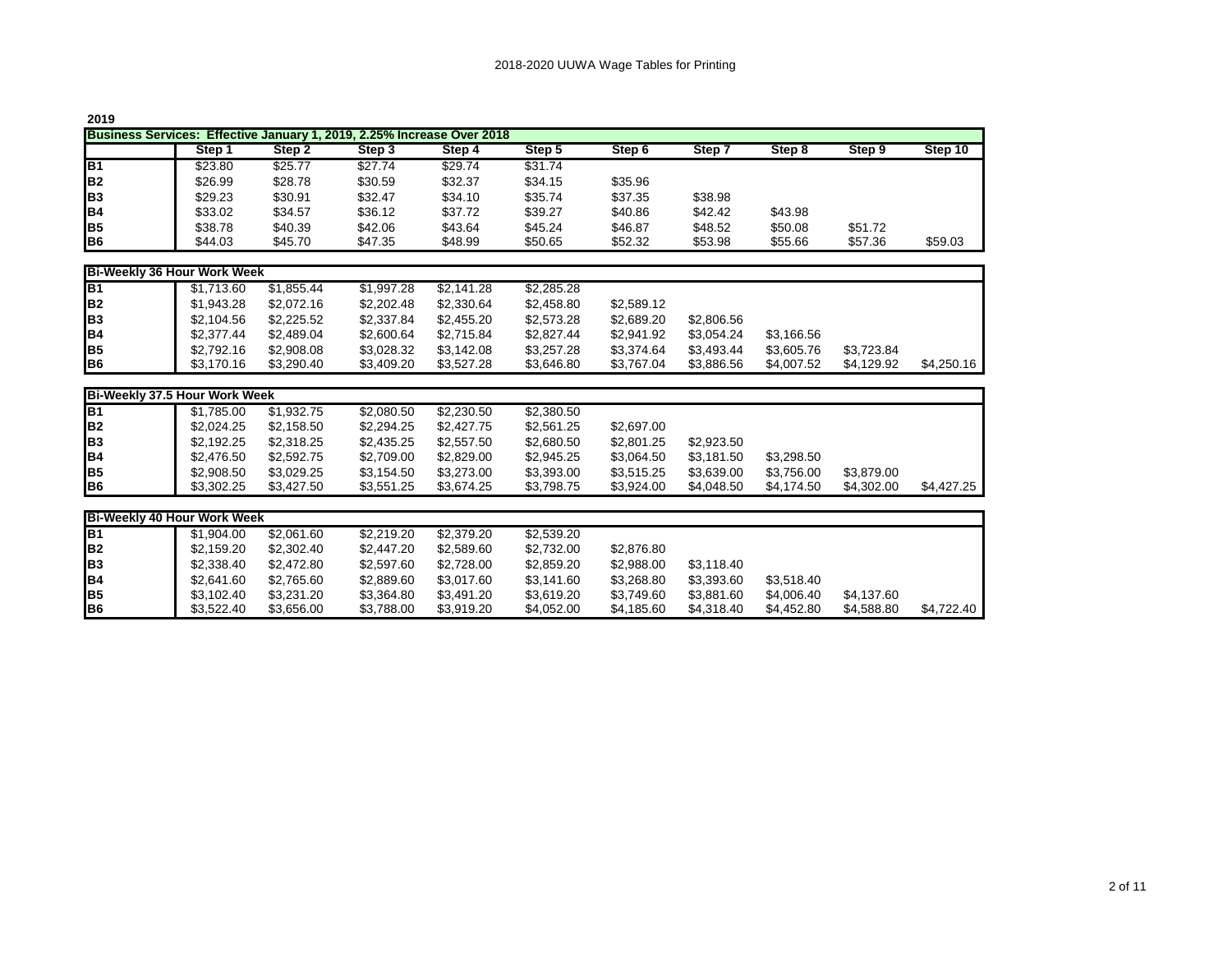| 2020                                                                             |         |         |         |         |         |         |         |         |         |         |  |  |  |
|----------------------------------------------------------------------------------|---------|---------|---------|---------|---------|---------|---------|---------|---------|---------|--|--|--|
| Effective January 1, 2020, 2.75% Increase Over 2019<br><b>Business Services:</b> |         |         |         |         |         |         |         |         |         |         |  |  |  |
|                                                                                  | Step 1  | Step 2  | Step 3  | Step 4  | Step 5  | Step 6  | Step 7  | Step 8  | Step 9  | Step 10 |  |  |  |
| B <sub>1</sub>                                                                   | \$24.45 | \$26.48 | \$28.50 | \$30.56 | \$32.61 |         |         |         |         |         |  |  |  |
| IB <sub>2</sub>                                                                  | \$27.73 | \$29.57 | \$31.43 | \$33.26 | \$35.09 | \$36.95 |         |         |         |         |  |  |  |
| IB <sub>3</sub>                                                                  | \$30.03 | \$31.76 | \$33.36 | \$35.04 | \$36.72 | \$38.38 | \$40.05 |         |         |         |  |  |  |
| IB4                                                                              | \$33.93 | \$35.52 | \$37.11 | \$38.76 | \$40.35 | \$41.98 | \$43.59 | \$45.19 |         |         |  |  |  |
| IB <sub>5</sub>                                                                  | \$39.85 | \$41.50 | \$43.22 | \$44.84 | \$46.48 | \$48.16 | \$49.85 | \$51.46 | \$53.14 |         |  |  |  |
| IB6                                                                              | \$45.24 | \$46.96 | \$48.65 | \$50.34 | \$52.04 | \$53.76 | \$55.46 | \$57.19 | \$58.94 | \$60.65 |  |  |  |

| Bi-Weekly 36 Hour Work Week |            |            |            |            |            |            |            |            |            |            |
|-----------------------------|------------|------------|------------|------------|------------|------------|------------|------------|------------|------------|
| B1                          | \$1.760.40 | \$1,906.56 | \$2.052.00 | \$2,200.32 | \$2,347.92 |            |            |            |            |            |
| lB <sub>2</sub>             | \$1,996.56 | \$2.129.04 | \$2,262.96 | \$2,394.72 | \$2,526.48 | \$2,660,40 |            |            |            |            |
| lвз                         | \$2,162.16 | \$2,286,72 | \$2,401.92 | \$2,522.88 | \$2.643.84 | \$2.763.36 | \$2,883,60 |            |            |            |
| B <sub>4</sub>              | \$2.442.96 | \$2,557.44 | \$2,671.92 | \$2.790.72 | \$2,905.20 | \$3.022.56 | \$3.138.48 | \$3.253.68 |            |            |
| IB5                         | \$2,869.20 | \$2,988,00 | \$3,111.84 | \$3,228.48 | \$3,346.56 | \$3.467.52 | \$3,589.20 | \$3,705.12 | \$3.826.08 |            |
| B <sub>6</sub>              | \$3,257,28 | \$3,381.12 | \$3,502.80 | \$3,624.48 | \$3,746.88 | \$3,870.72 | \$3.993.12 | \$4,117,68 | \$4.243.68 | \$4,366.80 |

| Bi-Weekly 37.5 Hour Work Week |            |            |            |            |            |            |            |            |            |            |  |  |
|-------------------------------|------------|------------|------------|------------|------------|------------|------------|------------|------------|------------|--|--|
| IB1                           | \$1.833.75 | \$1.986.00 | \$2.137.50 | \$2,292.00 | \$2,445.75 |            |            |            |            |            |  |  |
| B <sub>2</sub>                | \$2,079.75 | \$2,217.75 | \$2,357.25 | \$2,494.50 | \$2,631.75 | \$2,771.25 |            |            |            |            |  |  |
| IB <sub>3</sub>               | \$2,252,25 | \$2,382.00 | \$2,502.00 | \$2,628,00 | \$2.754.00 | \$2,878.50 | \$3,003.75 |            |            |            |  |  |
| B <sub>4</sub>                | \$2,544.75 | \$2,664.00 | \$2.783.25 | \$2,907.00 | \$3.026.25 | \$3.148.50 | \$3.269.25 | \$3.389.25 |            |            |  |  |
| IB5                           | \$2,988.75 | \$3,112.50 | \$3.241.50 | \$3,363.00 | \$3,486,00 | \$3.612.00 | \$3.738.75 | \$3.859.50 | \$3.985.50 |            |  |  |
| B <sub>6</sub>                | \$3,393,00 | \$3,522.00 | \$3.648.75 | \$3,775.50 | \$3.903.00 | \$4.032.00 | \$4.159.50 | \$4.289.25 | \$4.420.50 | \$4,548,75 |  |  |

| <b>Bi-Weekly 40 Hour Work Week</b> |            |            |            |            |            |            |            |            |            |            |
|------------------------------------|------------|------------|------------|------------|------------|------------|------------|------------|------------|------------|
| IB <sub>1</sub>                    | \$1,956.00 | \$2,118,40 | \$2,280.00 | \$2,444.80 | \$2,608.80 |            |            |            |            |            |
| B <sub>2</sub>                     | \$2,218,40 | \$2,365.60 | \$2,514.40 | \$2,660.80 | \$2,807.20 | \$2,956.00 |            |            |            |            |
| <b>B</b> 3                         | \$2,402.40 | \$2,540.80 | \$2,668.80 | \$2,803.20 | \$2,937.60 | \$3.070.40 | \$3.204.00 |            |            |            |
| B <sub>4</sub>                     | \$2,714.40 | \$2,841.60 | \$2,968.80 | \$3,100.80 | \$3,228,00 | \$3.358.40 | \$3.487.20 | \$3.615.20 |            |            |
| IB <sub>5</sub>                    | \$3.188.00 | \$3,320,00 | \$3,457.60 | \$3,587.20 | \$3,718.40 | \$3.852.80 | \$3.988.00 | \$4.116.80 | \$4.251.20 |            |
| <b>B</b> <sub>6</sub>              | \$3.619.20 | \$3.756.80 | \$3,892.00 | \$4.027.20 | \$4,163.20 | \$4,300.80 | \$4.436.80 | \$4.575.20 | \$4.715.20 | \$4,852,00 |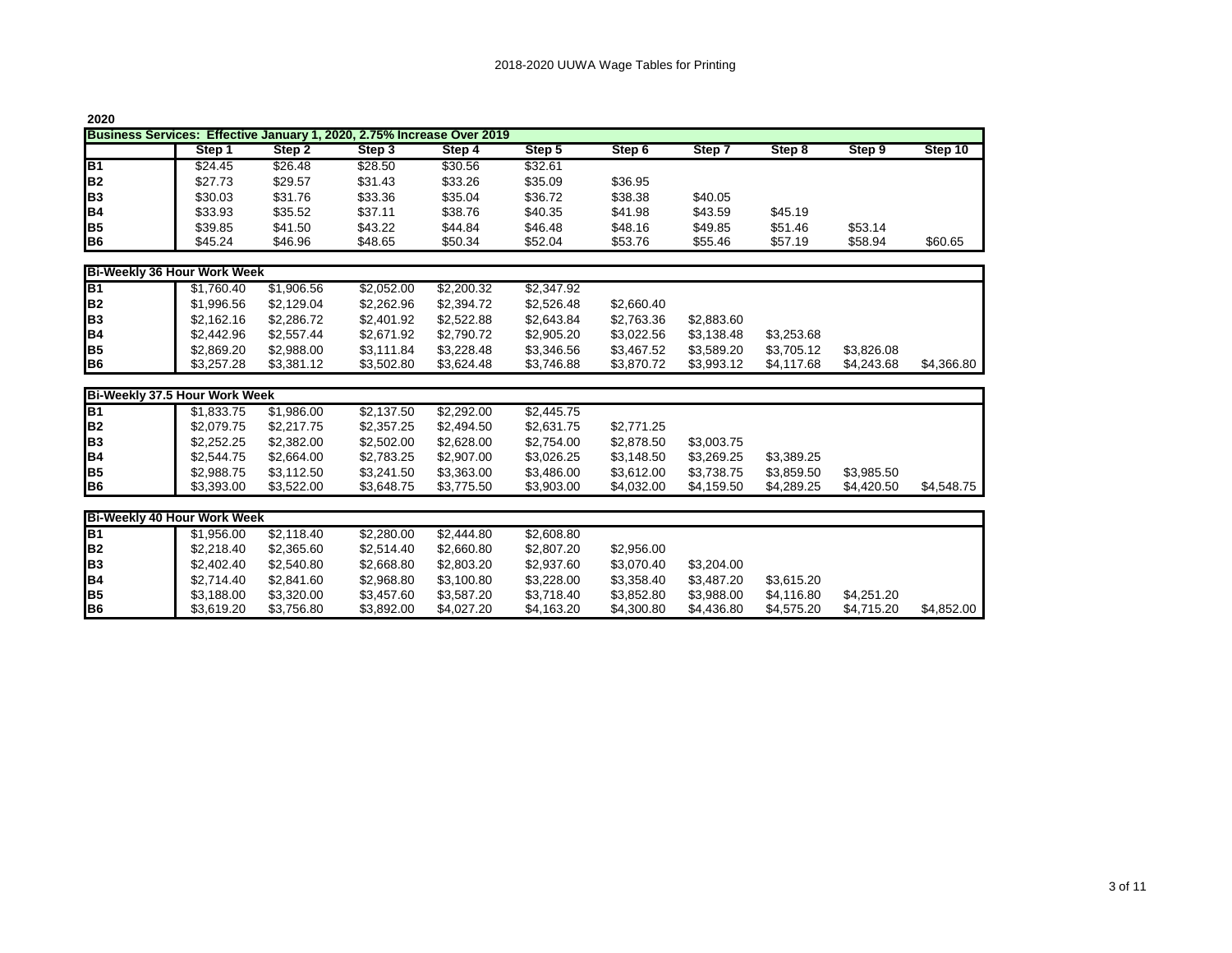| 2018                                           |         |         |         |         |         |         |         |         |         |         |  |
|------------------------------------------------|---------|---------|---------|---------|---------|---------|---------|---------|---------|---------|--|
| Corporate Relations: Effective January 1, 2018 |         |         |         |         |         |         |         |         |         |         |  |
|                                                | Step    | Step 2  | Step 3  | Step 4  | Step 5  | Step 6  | Step 7  | Step 8  | Step 9  | Step 10 |  |
| CR <sub>1</sub>                                | \$40.04 | \$41.55 | \$43.07 | \$44.58 | \$46.09 | \$47.60 | \$49.12 | \$50.63 | \$52.14 | \$53.65 |  |
| CR <sub>2</sub>                                | \$44.56 | \$46.17 | \$47.86 | \$49.59 | \$51.39 | \$53.26 | \$55.20 | \$57.20 | \$59.28 | \$61.43 |  |

| <b>Bi-Weekly 37.5 Hour Work Week</b> |            |                 |            |                  |            |            |            |            |            |            |
|--------------------------------------|------------|-----------------|------------|------------------|------------|------------|------------|------------|------------|------------|
| CR <sub>1</sub>                      | \$3.003.00 | .116.25<br>\$3. | \$3.230.25 | \$3,343.50       | \$3,456.75 | \$3,570.00 | \$3,684.00 | \$3,797.25 | \$3,910.50 | \$4,023.75 |
| ICR <sub>2</sub>                     | \$3.342.00 | \$3,462.75      | \$3.589.50 | .719.25<br>\$3,7 | \$3,854.25 | \$3,994.50 | \$4,140.00 | \$4,290.00 | \$4,446.00 | \$4,607.25 |

| 2019                                                                     |         |         |         |         |         |                   |         |         |         |         |  |
|--------------------------------------------------------------------------|---------|---------|---------|---------|---------|-------------------|---------|---------|---------|---------|--|
| Corporate Relations: Effective January 1, 2019, 2.25% Increase Over 2018 |         |         |         |         |         |                   |         |         |         |         |  |
|                                                                          | Step    | Step 2  | Step 3  | Step 4  | Step 5  | Step <sub>6</sub> | Step '  | Step 8  | Step 9  | Step 10 |  |
| CR <sub>1</sub>                                                          | \$40.94 | \$42.48 | \$44.04 | \$45.58 | \$47.13 | \$48.67           | \$50.23 | \$51.77 | \$53.31 | \$54.86 |  |
| ICR <sub>2</sub>                                                         | \$45.56 | \$47.21 | \$48.94 | \$50.71 | \$52.55 | \$54.46           | \$56.44 | \$58.49 | \$60.61 | \$62.81 |  |

| <b>Bi-Weekly 37.5 Hour Work Week</b> |                        |                      |            |            |            |            |                |            |            |                  |
|--------------------------------------|------------------------|----------------------|------------|------------|------------|------------|----------------|------------|------------|------------------|
| CR <sub>1</sub>                      | \$3,070.50             | ,186.00<br>ጦጣ<br>აა. | \$3,303.00 | \$3,418.50 | \$3,534.75 | \$3,650.25 | \$3<br>.767.25 | \$3,882.75 | \$3.998.25 | \$4.1<br>.114.50 |
| ICR <sub>2</sub>                     | ,417.00<br>ሶሳ<br>. 4ت0 | \$3.540.75           | \$3,670.50 | \$3.803.25 | \$3,941.25 | \$4,084.50 | \$4.233.00     | \$4.386.75 | \$4.545.75 | ,710.75<br>\$4.7 |

| Corporate Relations: Effective January 1, 2020, 2.75% Increase Over 2019 |         |         |         |         |         |                   |         |         |         |         |
|--------------------------------------------------------------------------|---------|---------|---------|---------|---------|-------------------|---------|---------|---------|---------|
|                                                                          | Step    | Step 2  | Step 3  | Step 4  | Step !  | Step <sub>6</sub> | Step    | Step 8  | Step 9  | Step 10 |
| CR <sub>1</sub>                                                          | \$42.07 | \$43.65 | \$45.25 | \$46.83 | \$48.43 | \$50.01           | \$51.61 | \$53.19 | \$54.78 | \$56.37 |
| CR <sub>2</sub>                                                          | \$46.81 | \$48.51 | \$50.29 | \$52.10 | \$54.00 | \$55.96           | \$57.99 | \$60.10 | \$62.28 | \$64.54 |

| Bi-Weekly 37.5 Hour Work Week |            |            |                  |            |            |            |            |            |            |            |
|-------------------------------|------------|------------|------------------|------------|------------|------------|------------|------------|------------|------------|
| ICR <sub>1</sub>              | \$3,155.25 | \$3,273.75 | \$3,393.75       | \$3.512.25 | \$3,632.25 | \$3,750.75 | \$3,870.75 | \$3,989.25 | \$4,108.50 | \$4,227.75 |
| ICR <sub>2</sub>              | \$3,510.75 | \$3.638.25 | .771.75<br>\$3., | \$3,907.50 | \$4.050.00 | \$4,197.00 | \$4.349.25 | \$4,507.50 | \$4,671.00 | \$4.840.50 |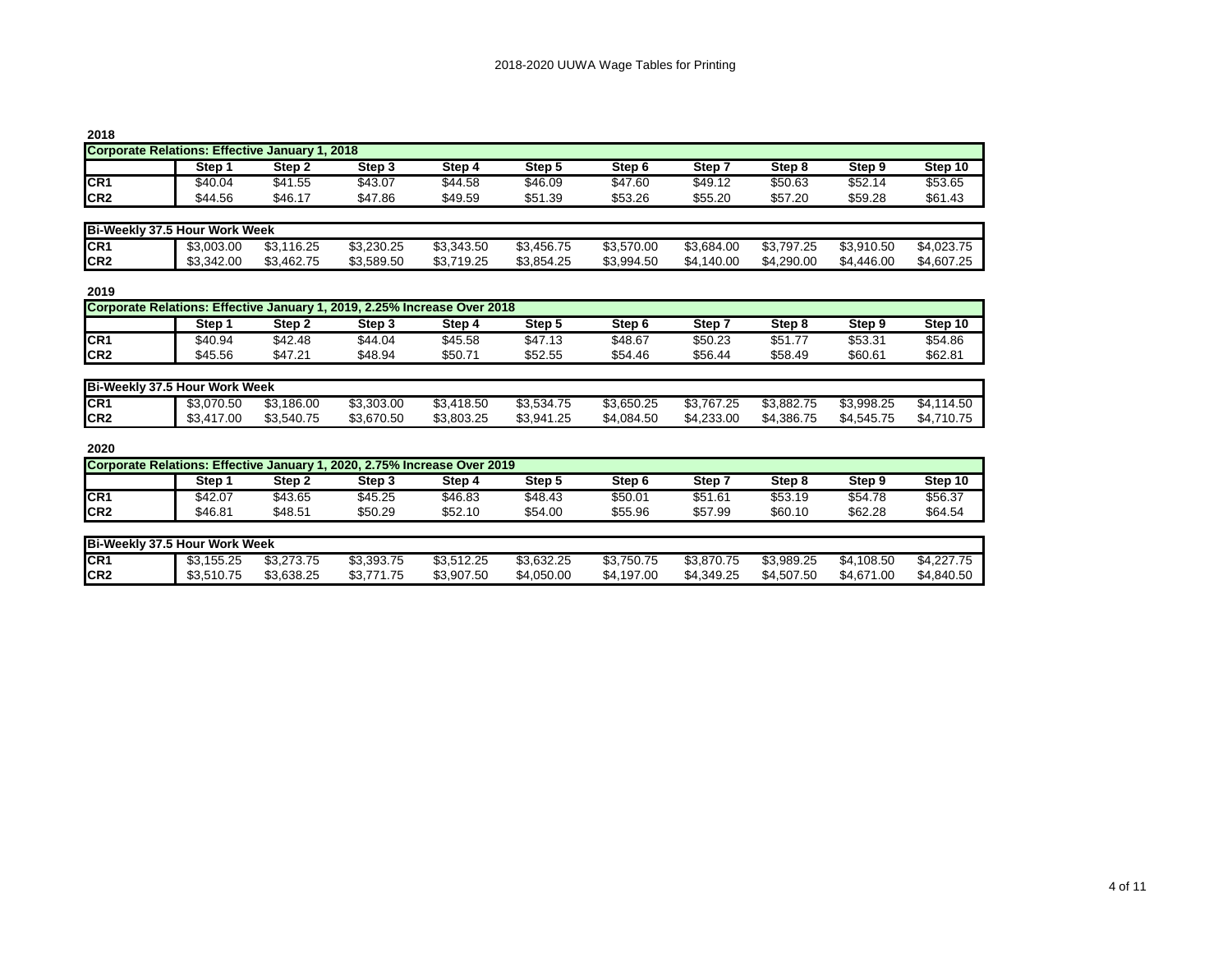| ۰. | ۰.<br>w |
|----|---------|
|----|---------|

| <b>LVIV</b>                                                  |         |         |         |         |         |         |         |         |         |  |  |
|--------------------------------------------------------------|---------|---------|---------|---------|---------|---------|---------|---------|---------|--|--|
| Finance: Effective January 1, 2018, 1.50% Increase Over 2017 |         |         |         |         |         |         |         |         |         |  |  |
|                                                              | Step :  | Step 2  | Step 3  | Step 4  | Step 5  | Step 6  | Step '  | Step 8  | Step 9  |  |  |
| IF1                                                          | \$37.93 | \$39.50 | \$41.13 | \$42.68 | \$44.24 | \$45.84 | \$47.45 | \$48.98 | \$50.58 |  |  |
| IF <sub>2</sub>                                              | \$50.58 | \$51.59 | \$52.60 | \$53.61 |         |         |         |         |         |  |  |

| Bi-Weekly 37.5 Hour Work Week |            |            |            |            |            |            |            |            |            |  |
|-------------------------------|------------|------------|------------|------------|------------|------------|------------|------------|------------|--|
| F1                            | \$2.844.75 | \$2,962.50 | \$3,084.75 | \$3,201.00 | \$3,318.00 | \$3,438.00 | \$3.558.75 | \$3,673.50 | \$3,793.50 |  |
| lF2                           | \$3,793.50 | \$3.869.25 | \$3,945.00 | \$4.020.75 |            |            |            |            |            |  |

| ۰. | I<br>۰. |
|----|---------|
|----|---------|

| Finance: Effective January 1, 2019, 2.25% Increase Over 2018 |         |         |         |         |         |         |         |         |         |  |
|--------------------------------------------------------------|---------|---------|---------|---------|---------|---------|---------|---------|---------|--|
|                                                              | Step 1  | Step 2  | Step 3  | Step 4  | Step 5  | Step 6  | Step    | Step 8  | Step 9  |  |
| IF <sub>1</sub>                                              | \$38.78 | \$40.39 | \$42.06 | \$43.64 | \$45.24 | \$46.87 | \$48.52 | \$50.08 | \$51.72 |  |
| IF <sub>2</sub>                                              | \$51.72 | \$52.75 | \$53.78 | \$54.82 |         |         |         |         |         |  |

|                 | Bi-Weekly 37.5 Hour Work Week |            |            |            |            |            |            |            |            |  |  |  |  |
|-----------------|-------------------------------|------------|------------|------------|------------|------------|------------|------------|------------|--|--|--|--|
| IF1             | \$2,908.50                    | \$3.029.25 | \$3.154.50 | \$3,273.00 | \$3,393.00 | \$3,515.25 | \$3.639.00 | \$3,756.00 | \$3,879.00 |  |  |  |  |
| IF <sub>2</sub> | \$3,879.00                    | \$3.956.25 | \$4,033.50 | \$4,111.50 |            |            |            |            |            |  |  |  |  |

| Finance: Effective January 1, 2020, 2.75% Increase Over 2019 |         |         |         |         |         |         |         |         |                 |  |  |  |
|--------------------------------------------------------------|---------|---------|---------|---------|---------|---------|---------|---------|-----------------|--|--|--|
| Step 9                                                       | Step 8  | Step`   | Step 6  | Step 5  | Step 4  | Step 3  | Step 2  | Step :  |                 |  |  |  |
| \$53.14                                                      | \$51.46 | \$49.85 | \$48.16 | \$46.48 | \$44.84 | \$43.22 | \$41.50 | \$39.85 | IF1             |  |  |  |
|                                                              |         |         |         |         | \$56.33 | \$55.26 | \$54.20 | \$53.14 | IF <sub>2</sub> |  |  |  |
|                                                              |         |         |         |         |         |         |         |         |                 |  |  |  |

| Bi-Weekly 37.5 Hour Work Week |            |                      |            |            |            |            |            |            |            |  |  |
|-------------------------------|------------|----------------------|------------|------------|------------|------------|------------|------------|------------|--|--|
| IF1                           | \$2.988.75 | .112.50<br>ሖሳ<br>υU. | \$3,241.50 | \$3,363.00 | \$3,486.00 | \$3,612.00 | \$3,738.75 | \$3.859.50 | \$3,985.50 |  |  |
| IF <sub>2</sub>               | \$3,985.50 | \$4,065.00           | \$4,144.50 | \$4.224.75 |            |            |            |            |            |  |  |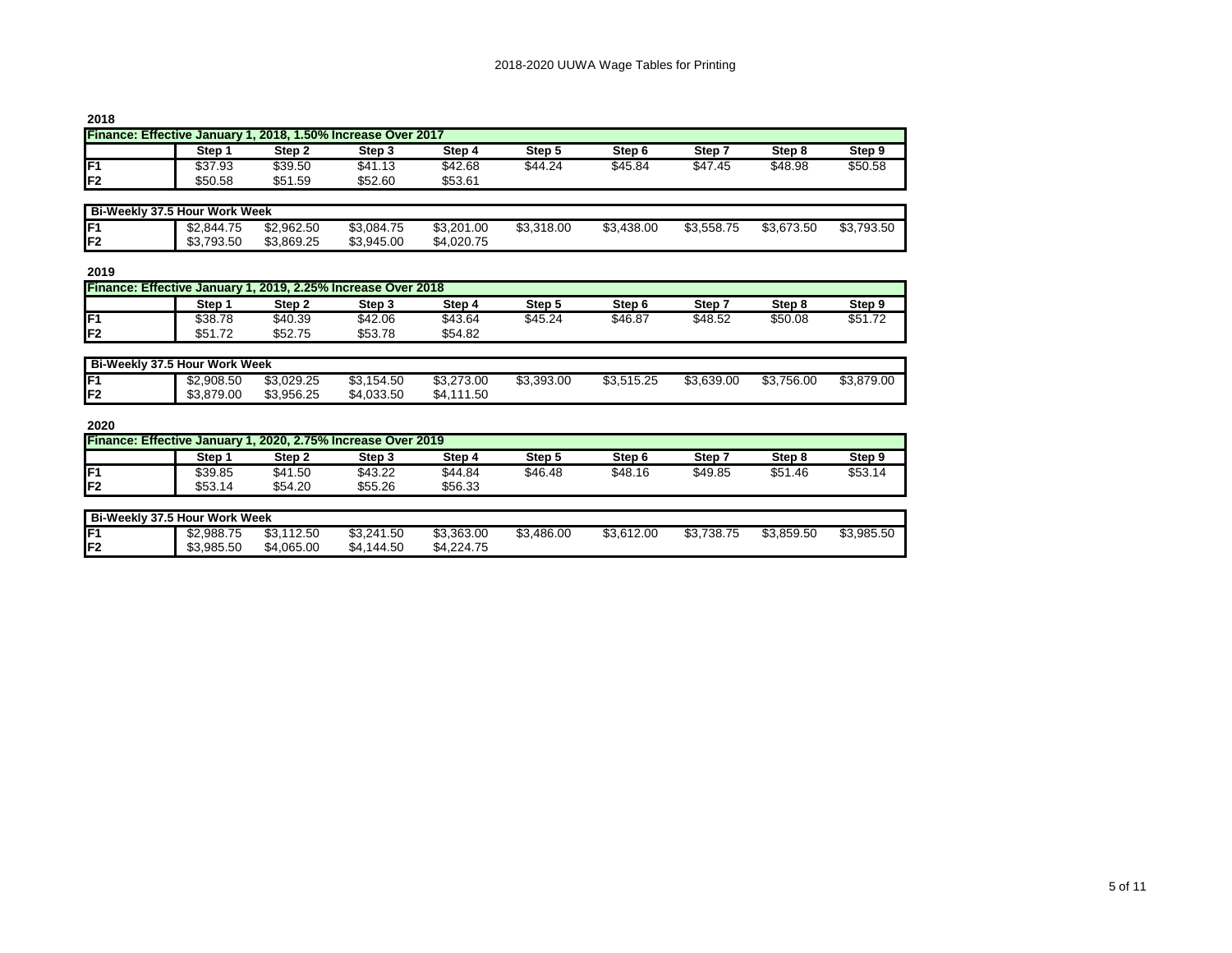| 2018                                                                                  |         |         |         |         |         |         |         |         |         |         |  |  |
|---------------------------------------------------------------------------------------|---------|---------|---------|---------|---------|---------|---------|---------|---------|---------|--|--|
| <b>Information Technology:</b><br>Effective January 1, 2018, 1.50% Increase Over 2017 |         |         |         |         |         |         |         |         |         |         |  |  |
|                                                                                       | Step    | Step 2  | Step 3  | Step 4  | Step 5  | Step 6  | Step 7  | Step 8  | Step 9  | Step 10 |  |  |
| 111                                                                                   | \$39.12 | \$40.76 | \$42.40 | \$44.03 | \$45.65 | \$47.28 | \$48.88 | \$50.52 | \$52.19 |         |  |  |
| ll2                                                                                   | \$44.02 | \$45.64 | \$47.26 | \$48.87 | \$50.51 | \$52.11 | \$53.74 | \$55.39 | \$56.98 | \$58.67 |  |  |
| II3                                                                                   | \$47.99 | \$49.76 | \$51.51 | \$53.28 | \$55.06 | \$56.85 | \$58.63 | \$60.36 | \$62.14 | \$63.95 |  |  |
| ll4                                                                                   | \$54.81 | \$57.00 | \$59.28 | \$61.65 | \$63.50 | \$65.40 |         |         |         |         |  |  |

|                 | <b>Bi-Weekly 37.5 Hour Work Week</b> |                       |                                      |            |                              |            |            |            |            |            |  |  |  |  |  |
|-----------------|--------------------------------------|-----------------------|--------------------------------------|------------|------------------------------|------------|------------|------------|------------|------------|--|--|--|--|--|
| II1             | \$2,934.00                           | \$3,057.00            | \$3,180.00                           | \$3,302.25 | \$3,423.75                   | \$3,546.00 | \$3,666.00 | \$3,789.00 | \$3.914.25 |            |  |  |  |  |  |
| ll <sub>2</sub> | \$3,301.50                           | \$3,423.00            | \$3,544.50                           | \$3,665.25 | \$3,788.25                   | \$3,908.25 | \$4,030.50 | \$4.154.25 | \$4.273.50 | \$4,400.25 |  |  |  |  |  |
| II3             | \$3,599.25                           | \$3,732.00            | \$3,863.25                           | \$3,996.00 | \$4,129.50                   | \$4,263.75 | \$4.397.25 | \$4.527.00 | \$4,660.50 | \$4,796.25 |  |  |  |  |  |
| ll4             | \$4.110.75                           | \$4.275.00            | \$4,446.00                           | \$4,623.75 | \$4,762.50                   | \$4.905.00 |            |            |            |            |  |  |  |  |  |
| 14 Plus Range   |                                      | Hourly                |                                      |            | \$65,40 to \$70.70           |            |            |            |            |            |  |  |  |  |  |
|                 |                                      |                       | 37.5 Bi-Weekly (37.5 Hour Work Week) |            | \$4,905.00 to 5,302.50       |            |            |            |            |            |  |  |  |  |  |
|                 |                                      | Annually (1950 Hours) |                                      |            | \$127,530.00 to \$137,865.00 |            |            |            |            |            |  |  |  |  |  |

|     | Information Technology: Effective January 1, 2019, 2.25% Increase Over 2018 |         |         |         |         |                   |         |         |         |         |  |  |  |  |
|-----|-----------------------------------------------------------------------------|---------|---------|---------|---------|-------------------|---------|---------|---------|---------|--|--|--|--|
|     | <b>Step</b>                                                                 | Step 2  | Step 3  | Step 4  | Step 5  | Step <sub>6</sub> | Step 7  | Step 8  | Step 9  | Step 10 |  |  |  |  |
| ll1 | \$40.00                                                                     | \$41.68 | \$43.35 | \$45.02 | \$46.68 | \$48.34           | \$49.98 | \$51.66 | \$53.36 |         |  |  |  |  |
| ll2 | \$45.01                                                                     | \$46.67 | \$48.32 | \$49.97 | \$51.65 | \$53.28           | \$54.95 | \$56.64 | \$58.26 | \$59.99 |  |  |  |  |
| lı3 | \$49.07                                                                     | \$50.88 | \$52.67 | \$54.48 | \$56.30 | \$58.13           | \$59.95 | \$61.72 | \$63.54 | \$65.39 |  |  |  |  |
| lı4 | \$56.04                                                                     | \$58.28 | \$60.61 | \$63.04 | \$64.93 | \$66.87           |         |         |         |         |  |  |  |  |

|               | Bi-Weekly 37.5 Hour Work Week |                       |                                      |            |                              |            |            |            |            |            |  |  |  |  |
|---------------|-------------------------------|-----------------------|--------------------------------------|------------|------------------------------|------------|------------|------------|------------|------------|--|--|--|--|
| 111           | \$3,000.00                    | \$3,126.00            | \$3.251.25                           | \$3,376.50 | \$3.501.00                   | \$3,625.50 | \$3,748.50 | \$3.874.50 | \$4,002.00 |            |  |  |  |  |
| lı2           | \$3,375.75                    | \$3,500.25            | \$3.624.00                           | \$3,747.75 | \$3.873.75                   | \$3,996.00 | \$4,121.25 | \$4.248.00 | \$4.369.50 | \$4,499.25 |  |  |  |  |
| II3           | \$3.680.25                    | \$3,816.00            | \$3,950.25                           | \$4,086.00 | \$4,222.50                   | \$4,359.75 | \$4,496.25 | \$4.629.00 | \$4.765.50 | \$4,904.25 |  |  |  |  |
| lı4           | \$4,203,00                    | \$4,371,00            | \$4,545.75                           | \$4,728.00 | \$4.869.75                   | \$5.015.25 |            |            |            |            |  |  |  |  |
| 14 Plus Range |                               | Hourlv                |                                      |            | \$66.87 to \$72.29           |            |            |            |            |            |  |  |  |  |
|               |                               |                       | 37.5 Bi-Weekly (37.5 Hour Work Week) |            | \$5,015.25 to \$5,421.75     |            |            |            |            |            |  |  |  |  |
|               |                               | Annually (1950 Hours) |                                      |            | \$130,396.50 to \$140,965.50 |            |            |            |            |            |  |  |  |  |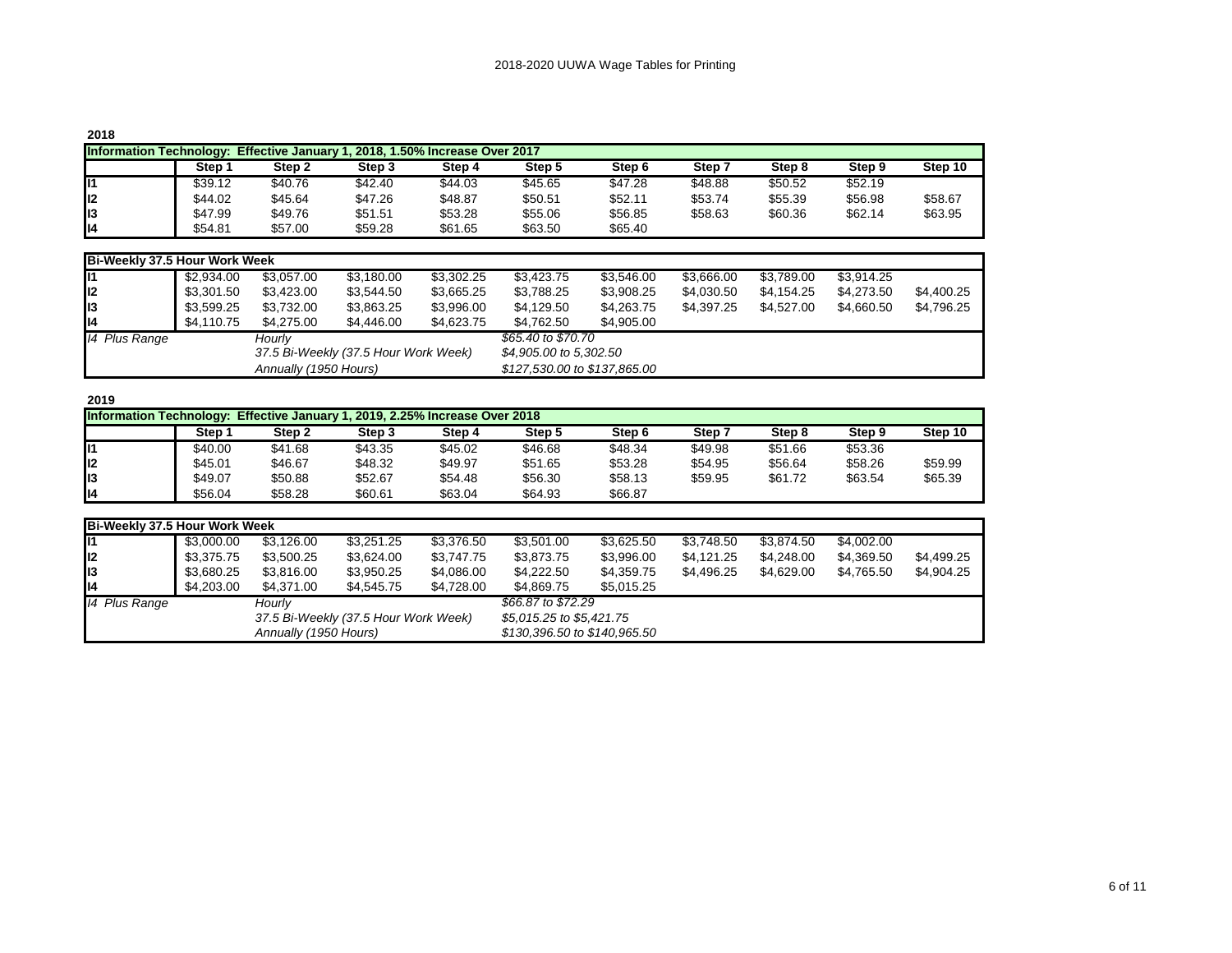| ۰. |  |
|----|--|
|----|--|

| ∼∽∽             |                                                                                       |         |         |         |         |                   |         |         |         |         |  |  |  |  |
|-----------------|---------------------------------------------------------------------------------------|---------|---------|---------|---------|-------------------|---------|---------|---------|---------|--|--|--|--|
|                 | <b>Information Technology:</b><br>Effective January 1, 2020, 2.75% Increase Over 2019 |         |         |         |         |                   |         |         |         |         |  |  |  |  |
|                 | Step                                                                                  | Step 2  | Step 3  | Step 4  | Step 5  | Step <sub>6</sub> | Step 7  | Step 8  | Step 9  | Step 10 |  |  |  |  |
| lı1             | \$41.10                                                                               | \$42.83 | \$44.54 | \$46.26 | \$47.96 | \$49.67           | \$51.35 | \$53.08 | \$54.83 |         |  |  |  |  |
| II <sub>2</sub> | \$46.25                                                                               | \$47.95 | \$49.65 | \$51.34 | \$53.07 | \$54.75           | \$56.46 | \$58.20 | \$59.86 | \$61.64 |  |  |  |  |
| II3             | \$50.42                                                                               | \$52.28 | \$54.12 | \$55.98 | \$57.85 | \$59.73           | \$61.60 | \$63.42 | \$65.29 | \$67.19 |  |  |  |  |
| ll4             | \$57.58                                                                               | \$59.88 | \$62.28 | \$64.77 | \$66.72 | \$68.71           |         |         |         |         |  |  |  |  |

|                 | <b>Bi-Weekly 37.5 Hour Work Week</b> |            |                       |                                      |            |                              |            |            |            |            |            |  |  |  |  |
|-----------------|--------------------------------------|------------|-----------------------|--------------------------------------|------------|------------------------------|------------|------------|------------|------------|------------|--|--|--|--|
| T11             |                                      | \$3.082.50 | \$3,212.25            | \$3,340.50                           | \$3,469.50 | \$3.597.00                   | \$3,725.25 | \$3,851.25 | \$3,981.00 | \$4,112.25 |            |  |  |  |  |
| I <sub>12</sub> |                                      | \$3.468.75 | \$3,596.25            | \$3,723.75                           | \$3,850.50 | \$3,980.25                   | \$4,106.25 | \$4,234.50 | \$4,365.00 | \$4,489.50 | \$4,623.00 |  |  |  |  |
| II3             |                                      | \$3.781.50 | \$3,921.00            | \$4,059.00                           | \$4,198.50 | \$4,338.75                   | \$4,479.75 | \$4,620.00 | \$4.756.50 | \$4.896.75 | \$5,039.25 |  |  |  |  |
| II4             |                                      | \$4.318.50 | \$4,491.00            | \$4,671,00                           | \$4,857.75 | \$5,004.00                   | \$5.153.25 |            |            |            |            |  |  |  |  |
|                 | 14 Plus Range                        |            | Hourlv                |                                      |            | \$68.71 to \$74.28           |            |            |            |            |            |  |  |  |  |
|                 |                                      |            |                       | 37.5 Bi-Weekly (37.5 Hour Work Week) |            | \$5,153.25 to \$5,571.00     |            |            |            |            |            |  |  |  |  |
|                 |                                      |            | Annually (1950 Hours) |                                      |            | \$133,984.50 to \$144,846.00 |            |            |            |            |            |  |  |  |  |

| Step 1  | Step 2  | Step 3  | Step 4  | Step 5  | Step 6                                                                | Step 7  | Step 8  | Step 9  | Step 10 | Step 11 |
|---------|---------|---------|---------|---------|-----------------------------------------------------------------------|---------|---------|---------|---------|---------|
| \$33.92 | \$36.16 | \$38.40 | \$40.67 | \$42.92 | \$45.17                                                               | \$47.50 | \$49.74 | \$51.99 | \$54.21 | \$56.49 |
| \$58.74 |         |         |         |         |                                                                       |         |         |         |         |         |
| \$61.12 |         |         |         |         |                                                                       |         |         |         |         |         |
| \$63.54 |         |         |         |         |                                                                       |         |         |         |         |         |
|         |         |         |         |         | Power Line Trade: Effective January 1, 2018, 1.50% Increase Over 2017 |         |         |         |         |         |

| <b>Bi-Weekly 40 Hour Work Week</b> |            |            |            |            |            |            |            |            |            |            |            |  |
|------------------------------------|------------|------------|------------|------------|------------|------------|------------|------------|------------|------------|------------|--|
| IĽ                                 | \$2,713.60 | \$2.892.80 | \$3,072.00 | \$3,253.60 | \$3,433.60 | \$3,613.60 | \$3,800.00 | \$3,979.20 | \$4,159.20 | \$4.336.80 | \$4,519.20 |  |
| IL2                                | \$4,699.20 |            |            |            |            |            |            |            |            |            |            |  |
| IL3                                | \$4,889.60 |            |            |            |            |            |            |            |            |            |            |  |
| IL4                                | \$5,083.20 |            |            |            |            |            |            |            |            |            |            |  |

| ۰. | I<br>۰. |
|----|---------|
|----|---------|

| ----                                                                  |         |         |         |         |         |         |         |         |         |         |         |  |  |
|-----------------------------------------------------------------------|---------|---------|---------|---------|---------|---------|---------|---------|---------|---------|---------|--|--|
| Power Line Trade: Effective January 1, 2019, 2.25% Increase Over 2018 |         |         |         |         |         |         |         |         |         |         |         |  |  |
|                                                                       | Step 1  | Step 2  | Step 3  | Step 4  | Step 5  | Step 6  | Step:   | Step 8  | Step 9  | Step 10 | Step 11 |  |  |
| IL1                                                                   | \$34.68 | \$36.97 | \$39.26 | \$41.59 | \$43.89 | \$46.19 | \$48.57 | \$50.86 | \$53.16 | \$55.43 | \$57.76 |  |  |
| ll2                                                                   | \$60.06 |         |         |         |         |         |         |         |         |         |         |  |  |
| L <sub>3</sub>                                                        | \$62.50 |         |         |         |         |         |         |         |         |         |         |  |  |
| IL4                                                                   | \$64.97 |         |         |         |         |         |         |         |         |         |         |  |  |

| <b>Bi-Weekly 40 Hour Work Week</b> |            |            |            |            |            |            |            |            |            |            |            |
|------------------------------------|------------|------------|------------|------------|------------|------------|------------|------------|------------|------------|------------|
| IL1                                | \$2,774.40 | \$2.957.60 | \$3,140.80 | \$3,327.20 | \$3,511.20 | \$3,695.20 | \$3,885.60 | \$4.068.80 | \$4,252.80 | \$4,434.40 | \$4,620.80 |
| IL <sub>2</sub>                    | \$4,804.80 |            |            |            |            |            |            |            |            |            |            |
| IL3                                | \$5,000.00 |            |            |            |            |            |            |            |            |            |            |
| IL4                                | \$5,197.60 |            |            |            |            |            |            |            |            |            |            |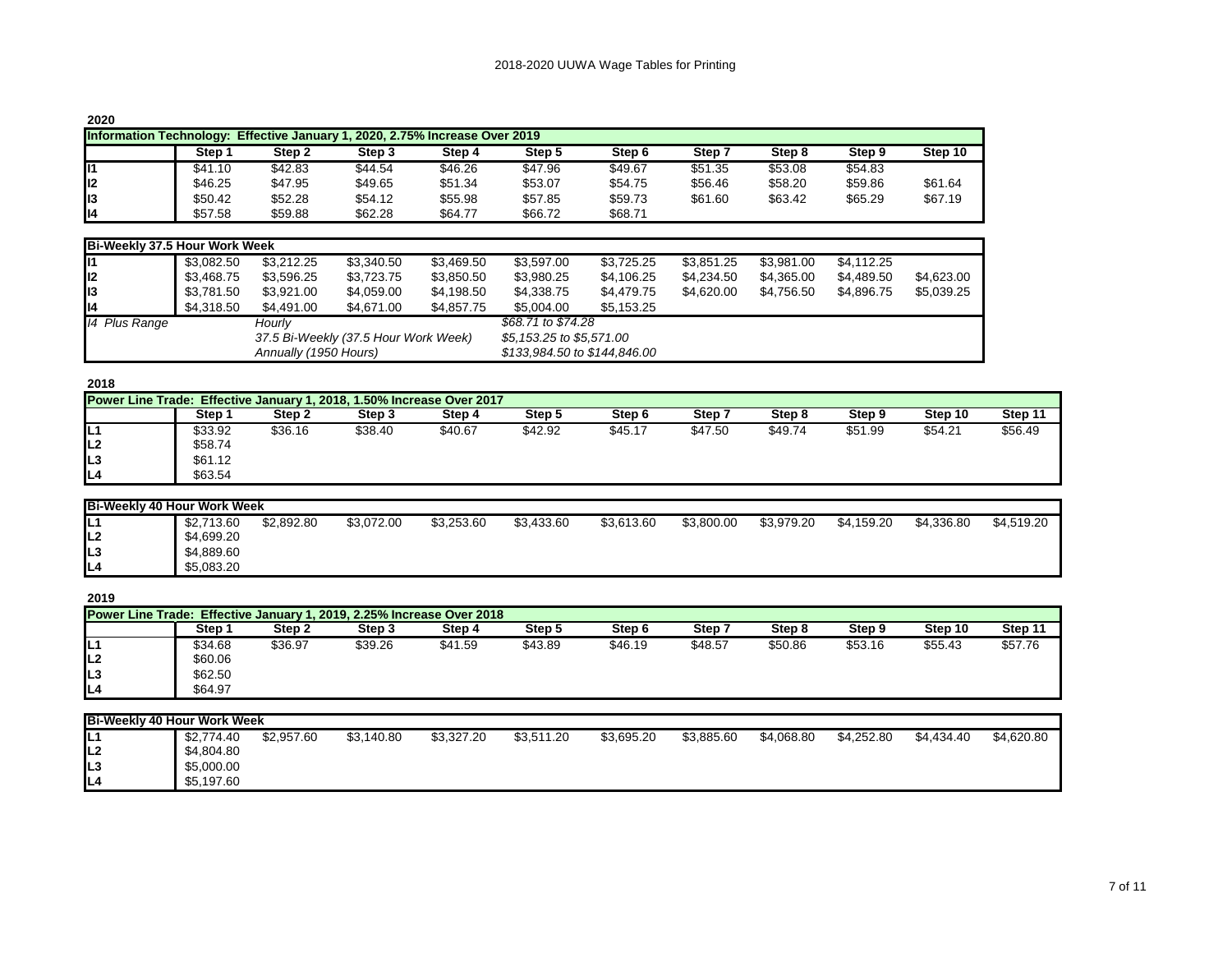| I |  |
|---|--|
|---|--|

| <b>Power Line Trade: Effective January 1, 2020, 2.75% Increase Over 2019</b> |            |            |            |            |            |            |            |            |            |            |            |
|------------------------------------------------------------------------------|------------|------------|------------|------------|------------|------------|------------|------------|------------|------------|------------|
|                                                                              | Step 1     | Step 2     | Step 3     | Step 4     | Step 5     | Step 6     | Step 7     | Step 8     | Step 9     | Step 10    | Step 11    |
| IL1                                                                          | \$35.63    | \$37.99    | \$40.34    | \$42.73    | \$45.10    | \$47.46    | \$49.91    | \$52.26    | \$54.62    | \$56.95    | \$59.35    |
| IL <sub>2</sub>                                                              | \$61.71    |            |            |            |            |            |            |            |            |            |            |
| IL <sub>3</sub>                                                              | \$64.22    |            |            |            |            |            |            |            |            |            |            |
| IL4                                                                          | \$66.76    |            |            |            |            |            |            |            |            |            |            |
|                                                                              |            |            |            |            |            |            |            |            |            |            |            |
| <b>Bi-Weekly 40 Hour Work Week</b>                                           |            |            |            |            |            |            |            |            |            |            |            |
| IL1                                                                          | \$2,850.40 | \$3,039.20 | \$3,227.20 | \$3,418.40 | \$3,608.00 | \$3,796.80 | \$3,992.80 | \$4,180.80 | \$4,369.60 | \$4,556.00 | \$4,748.00 |
| IL <sub>2</sub>                                                              | \$4,936.80 |            |            |            |            |            |            |            |            |            |            |
| IL3                                                                          | \$5,137.60 |            |            |            |            |            |            |            |            |            |            |
| IL4                                                                          | \$5,340.80 |            |            |            |            |            |            |            |            |            |            |

| 2018                                                                      |         |         |         |         |         |         |         |  |  |  |  |
|---------------------------------------------------------------------------|---------|---------|---------|---------|---------|---------|---------|--|--|--|--|
| Operational Services: Effective January 1, 2018, 1.50% Increase Over 2017 |         |         |         |         |         |         |         |  |  |  |  |
|                                                                           | Step 1  | Step 2  | Step 3  | Step 4  | Step 5  | Step 6  | Step 7  |  |  |  |  |
| lO <sub>1</sub>                                                           | \$26.21 | \$28.83 | \$30.80 | \$32.72 | \$34.61 | \$36.53 | \$38.45 |  |  |  |  |
| lo <sub>2</sub>                                                           | \$32.12 | \$33.92 | \$35.71 | \$37.50 | \$39.28 | \$41.07 | \$42.87 |  |  |  |  |
| lo <sub>3</sub>                                                           | \$35.61 | \$37.59 | \$39.55 | \$41.54 | \$43.51 | \$45.49 | \$47.51 |  |  |  |  |

|                 | Bi-Weekly 40 Hour Work Week |            |            |            |            |            |            |  |  |  |  |  |
|-----------------|-----------------------------|------------|------------|------------|------------|------------|------------|--|--|--|--|--|
| IO1             | \$2.096.80                  | \$2,306.40 | \$2.464.00 | \$2,617.60 | \$2.768.80 | \$2.922.40 | \$3.076.00 |  |  |  |  |  |
| lO2             | \$2.569.60                  | \$2.713.60 | \$2.856.80 | \$3,000.00 | \$3.142.40 | \$3.285.60 | \$3.429.60 |  |  |  |  |  |
| lO <sub>3</sub> | \$2,848.80                  | \$3,007.20 | \$3.164.00 | \$3.323.20 | \$3.480.80 | \$3.639.20 | \$3,800.80 |  |  |  |  |  |

|                 | Step 1  | Step 2  | Step 3  | Step 4  | Step 5  | Step 6  | Step :  |
|-----------------|---------|---------|---------|---------|---------|---------|---------|
| lO <sub>1</sub> | \$26.80 | \$29.48 | \$31.49 | \$33.46 | \$35.39 | \$37.35 | \$39.32 |
| lo <sub>2</sub> | \$32.84 | \$34.68 | \$36.51 | \$38.34 | \$40.16 | \$41.99 | \$43.83 |
| $\log$          | \$36.41 | \$38.44 | \$40.44 | \$42.47 | \$44.49 | \$46.51 | \$48.58 |

| Bi-Weekly 40 Hour Work Week |            |            |            |            |            |            |            |  |  |  |  |
|-----------------------------|------------|------------|------------|------------|------------|------------|------------|--|--|--|--|
| lO1                         | \$2.144.00 | \$2.358.40 | \$2.519.20 | \$2,676.80 | \$2,831.20 | \$2.988.00 | \$3.145.60 |  |  |  |  |
| lo2                         | \$2.627.20 | \$2.774.40 | \$2,920.80 | \$3.067.20 | \$3.212.80 | \$3.359.20 | \$3.506.40 |  |  |  |  |
| lo3                         | \$2,912.80 | \$3.075.20 | \$3.235.20 | \$3,397.60 | \$3.559.20 | \$3.720.80 | \$3.886.40 |  |  |  |  |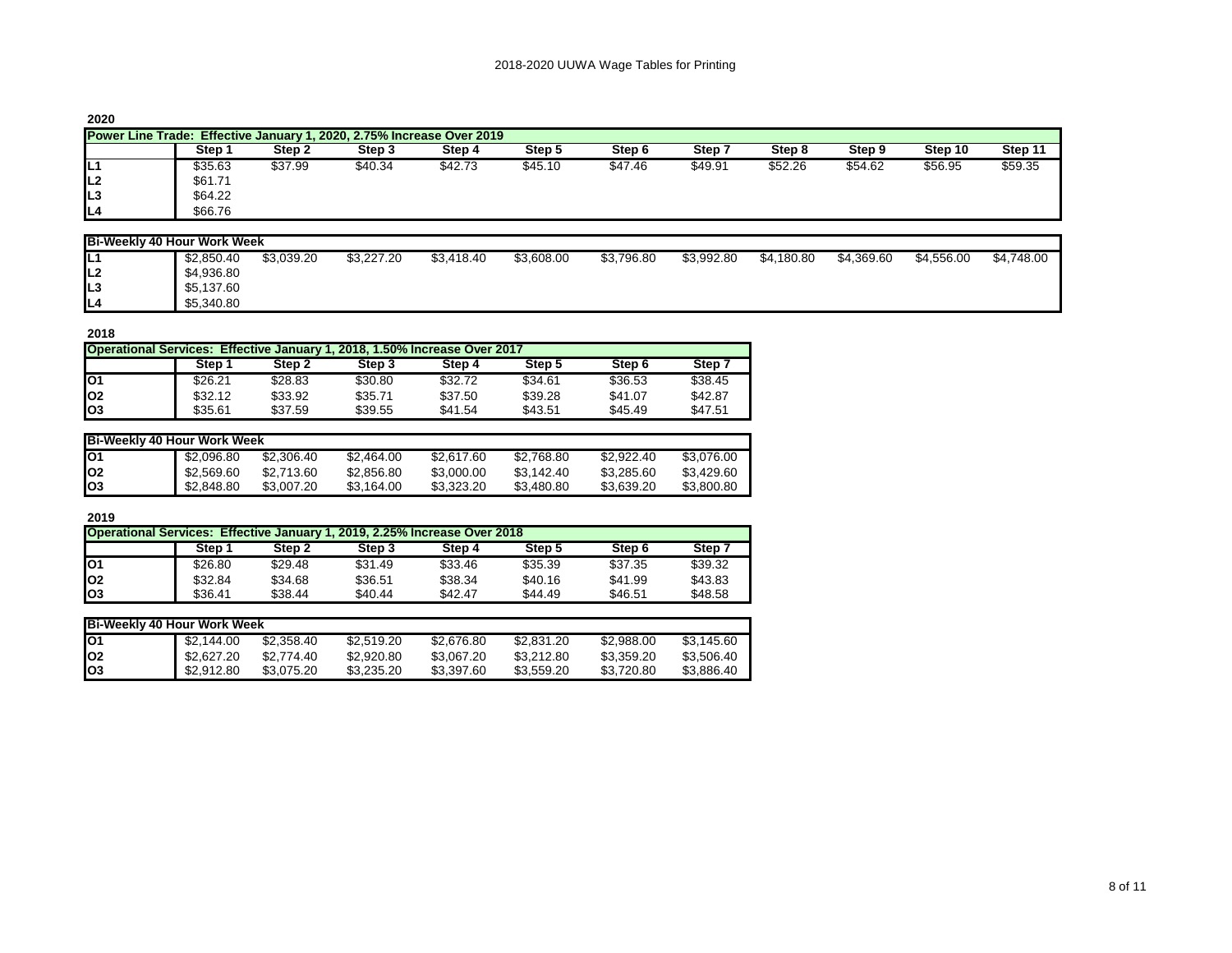|           | <b>Operational Services: Effective January 1, 2020, 2.75% Increase Over 2019</b> |            |            |            |            |            |            |  |  |  |  |  |
|-----------|----------------------------------------------------------------------------------|------------|------------|------------|------------|------------|------------|--|--|--|--|--|
|           | Step 1                                                                           | Step 2     | Step 3     | Step 4     | Step 5     | Step 6     | Step 7     |  |  |  |  |  |
| lO1       | \$27.54                                                                          | \$30.29    | \$32.36    | \$34.38    | \$36.36    | \$38.38    | \$40.40    |  |  |  |  |  |
| <b>O2</b> | \$33.74                                                                          | \$35.63    | \$37.51    | \$39.39    | \$41.26    | \$43.14    | \$45.04    |  |  |  |  |  |
| lO3       | \$37.41                                                                          | \$39.50    | \$41.55    | \$43.64    | \$45.71    | \$47.79    | \$49.92    |  |  |  |  |  |
|           |                                                                                  |            |            |            |            |            |            |  |  |  |  |  |
|           | <b>Bi-Weekly 40 Hour Work Week</b>                                               |            |            |            |            |            |            |  |  |  |  |  |
| IO1       | \$2,203,20                                                                       | \$2,423.20 | \$2,588.80 | \$2,750.40 | \$2,908.80 | \$3,070.40 | \$3,232,00 |  |  |  |  |  |
| <b>O2</b> | \$2,699.20                                                                       | \$2,850.40 | \$3,000.80 | \$3,151.20 | \$3,300.80 | \$3,451,20 | \$3,603.20 |  |  |  |  |  |
| lO3       | \$2,992.80                                                                       | \$3,160.00 | \$3.324.00 | \$3,491.20 | \$3,656.80 | \$3.823.20 | \$3,993.60 |  |  |  |  |  |

|                 | Technical Services: Effective January 1, 2018, 1.50% Increase Over 2017 |         |         |         |         |         |         |         |         |         |         |
|-----------------|-------------------------------------------------------------------------|---------|---------|---------|---------|---------|---------|---------|---------|---------|---------|
|                 | Step 1                                                                  | Step 2  | Step 3  | Step 4  | Step 5  | Step 6  | Step 7  | Step 8  | Step 9  | Step 10 | Step 11 |
| lT1             | \$29.45                                                                 | \$31.64 | \$33.82 | \$36.00 | \$38.18 | \$40.36 | \$42.55 | \$44.73 | \$46.94 | \$49.13 |         |
| IT <sub>2</sub> | \$32.01                                                                 | \$34.16 | \$36.25 | \$38.41 | \$40.52 | \$42.66 | \$44.83 | \$46.95 | \$49.09 | \$51.20 | \$53.33 |
| IT3             | \$32.93                                                                 | \$35.13 | \$37.32 | \$39.51 | \$41.75 | \$43.93 | \$46.12 | \$48.33 | \$50.52 | \$52.71 | \$54.89 |
| IT4             | \$42.91                                                                 | \$44.93 | \$46.99 | \$49.03 | \$51.05 | \$53.14 | \$55.16 | \$57.23 |         |         |         |
| IT5             | \$44.08                                                                 | \$46.14 | \$48.27 | \$50.34 | \$52.45 | \$54.54 | \$56.65 | \$58.73 |         |         |         |
| IT6             | \$54.54                                                                 | \$56.65 | \$58.74 | \$61.12 |         |         |         |         |         |         |         |

| Bi-Weekly 36 Hour Work Week |            |            |            |            |            |            |            |            |            |            |            |
|-----------------------------|------------|------------|------------|------------|------------|------------|------------|------------|------------|------------|------------|
| T1                          | \$2.120.40 | \$2,278.08 | \$2,435.04 | \$2,592.00 | \$2.748.96 | \$2,905.92 | \$3.063.60 | \$3,220.56 | \$3,379.68 | \$3,537,36 |            |
| T <sub>2</sub>              | \$2,304.72 | \$2,459.52 | \$2,610.00 | \$2,765.52 | \$2.917.44 | \$3,071.52 | \$3.227.76 | \$3.380.40 | \$3.534.48 | \$3.686.40 | \$3,839.76 |
| T <sub>3</sub>              | \$2,370.96 | \$2,529.36 | \$2,687.04 | \$2.844.72 | \$3,006.00 | \$3,162.96 | \$3.320.64 | \$3.479.76 | \$3.637.44 | \$3,795.12 | \$3,952.08 |
| T4                          | \$3.089.52 | \$3,234.96 | \$3,383.28 | \$3.530.16 | \$3,675,60 | \$3,826,08 | \$3.971.52 | \$4.120.56 |            |            |            |
| T5                          | \$3.173.76 | \$3,322.08 | \$3,475.44 | \$3,624.48 | \$3.776.40 | \$3,926.88 | \$4.078.80 | \$4,228,56 |            |            |            |
| T <sub>6</sub>              | \$3,926.88 | \$4,078.80 | \$4,229.28 | \$4,400.64 |            |            |            |            |            |            |            |

| Bi-Weekly 37.5 Hour Work Week |            |            |            |            |            |            |            |            |            |            |            |
|-------------------------------|------------|------------|------------|------------|------------|------------|------------|------------|------------|------------|------------|
| IT1                           | \$2,208,75 | \$2,373,00 | \$2.536.50 | \$2,700.00 | \$2,863.50 | \$3.027.00 | \$3.191.25 | \$3.354.75 | \$3.520.50 | \$3.684.75 |            |
| IT2                           | \$2.400.75 | \$2.562.00 | \$2.718.75 | \$2,880.75 | \$3.039.00 | \$3.199.50 | \$3.362.25 | \$3.521.25 | \$3.681.75 | \$3.840.00 | \$3.999.75 |
| IT3                           | \$2.469.75 | \$2.634.75 | \$2.799.00 | \$2,963.25 | \$3,131.25 | \$3.294.75 | \$3.459.00 | \$3.624.75 | \$3.789.00 | \$3.953.25 | \$4.116.75 |
| IT4                           | \$3,218.25 | \$3,369.75 | \$3.524.25 | \$3,677.25 | \$3,828.75 | \$3.985.50 | \$4.137.00 | \$4,292.25 |            |            |            |
| IT5                           | \$3.306.00 | \$3.460.50 | \$3.620.25 | \$3,775.50 | \$3.933.75 | \$4.090.50 | \$4,248,75 | \$4.404.75 |            |            |            |
| IT6                           | \$4,090.50 | \$4.248.75 | \$4,405.50 | \$4,584.00 |            |            |            |            |            |            |            |

| <b>Bi-Weekly 40 Hour Work Week</b> |            |            |            |            |            |            |            |            |            |            |            |
|------------------------------------|------------|------------|------------|------------|------------|------------|------------|------------|------------|------------|------------|
| IT1                                | \$2,356,00 | \$2,531.20 | \$2,705.60 | \$2,880.00 | \$3.054.40 | \$3.228.80 | \$3.404.00 | \$3.578.40 | \$3.755.20 | \$3.930.40 |            |
| T2                                 | \$2,560.80 | \$2.732.80 | \$2,900.00 | \$3.072.80 | \$3,241.60 | \$3.412.80 | \$3,586.40 | \$3.756.00 | \$3.927.20 | \$4.096.00 | \$4,266,40 |
| IT3                                | \$2.634.40 | \$2.810.40 | \$2,985.60 | \$3,160.80 | \$3,340.00 | \$3.514.40 | \$3,689.60 | \$3,866.40 | \$4.041.60 | \$4.216.80 | \$4,391.20 |
| IT4                                | \$3.432.80 | \$3.594.40 | \$3,759.20 | \$3,922.40 | \$4.084.00 | \$4.251.20 | \$4.412.80 | \$4,578,40 |            |            |            |
| T5                                 | \$3.526.40 | \$3.691.20 | \$3.861.60 | \$4,027.20 | \$4.196.00 | \$4,363.20 | \$4,532.00 | \$4,698,40 |            |            |            |
| <b>T</b> 6                         | \$4,363.20 | \$4.532.00 | \$4,699.20 | \$4,889.60 |            |            |            |            |            |            |            |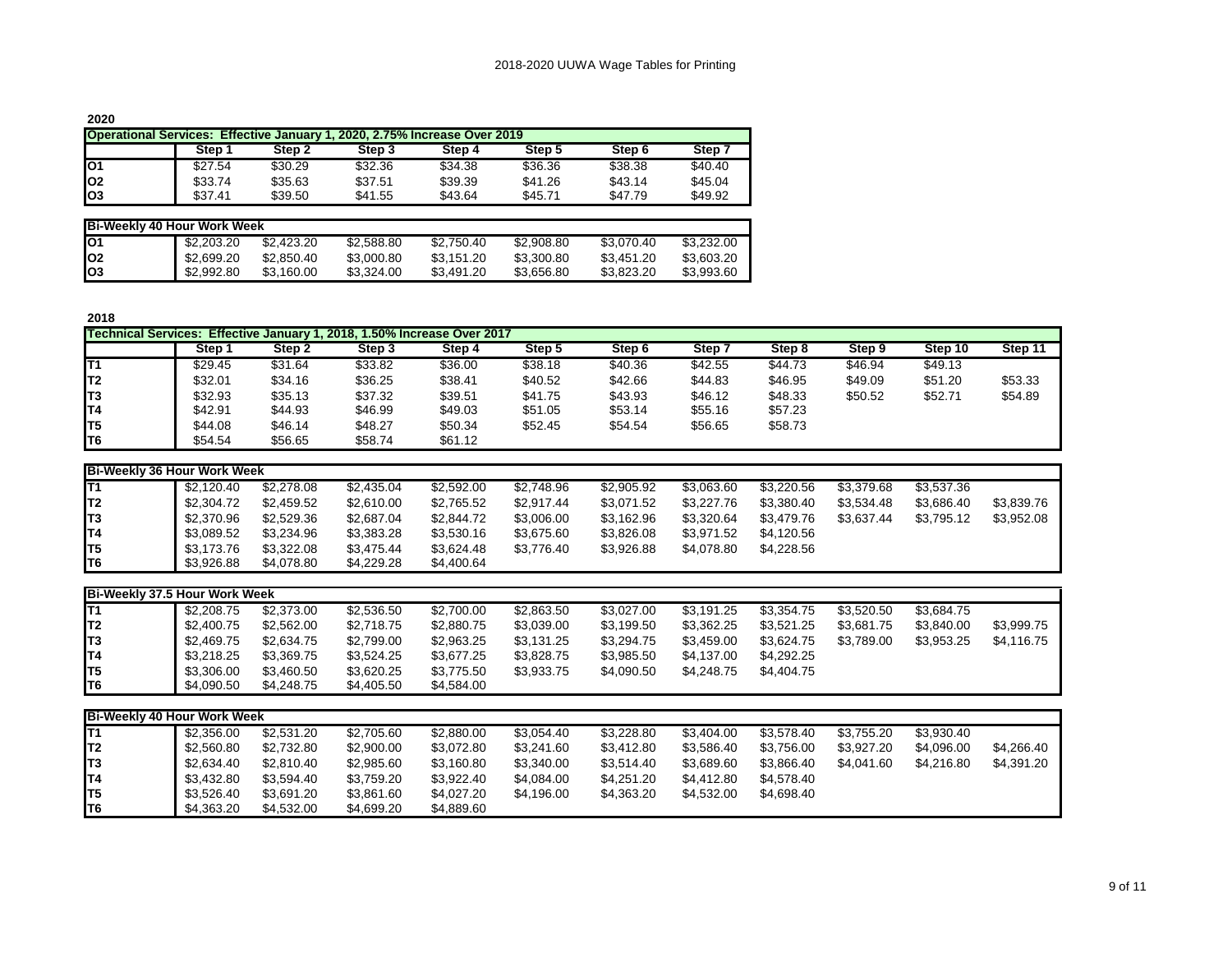| ٧<br>۰. |  |
|---------|--|
|---------|--|

| ---- |                                                                         |         |         |         |         |         |         |         |         |         |         |  |
|------|-------------------------------------------------------------------------|---------|---------|---------|---------|---------|---------|---------|---------|---------|---------|--|
|      | Technical Services: Effective January 1, 2019, 2.25% Increase Over 2018 |         |         |         |         |         |         |         |         |         |         |  |
|      | Step 1                                                                  | Step 2  | Step 3  | Step 4  | Step 5  | Step 6  | Step 7  | Step 8  | Step 9  | Step 10 | Step 11 |  |
| T1   | \$30.11                                                                 | \$32.35 | \$34.58 | \$36.81 | \$39.04 | \$41.27 | \$43.51 | \$45.74 | \$48.00 | \$50.24 |         |  |
| IT2  | \$32.73                                                                 | \$34.93 | \$37.07 | \$39.27 | \$41.43 | \$43.62 | \$45.84 | \$48.01 | \$50.19 | \$52.35 | \$54.53 |  |
| IT3  | \$33.67                                                                 | \$35.92 | \$38.16 | \$40.40 | \$42.69 | \$44.92 | \$47.16 | \$49.42 | \$51.66 | \$53.90 | \$56.13 |  |
| IT4  | \$43.88                                                                 | \$45.94 | \$48.05 | \$50.13 | \$52.20 | \$54.34 | \$56.40 | \$58.52 |         |         |         |  |
| IT5  | \$45.07                                                                 | \$47.18 | \$49.36 | \$51.47 | \$53.63 | \$55.77 | \$57.92 | \$60.05 |         |         |         |  |
| IT6  | \$55.77                                                                 | \$57.92 | \$60.06 | \$62.50 |         |         |         |         |         |         |         |  |

|                 | Bi-Weekly 36 Hour Work Week |            |            |            |            |            |            |            |            |            |            |  |
|-----------------|-----------------------------|------------|------------|------------|------------|------------|------------|------------|------------|------------|------------|--|
| T1              | \$2.167.92                  | \$2,329.20 | \$2,489.76 | \$2,650.32 | \$2.810.88 | \$2,971.44 | \$3.132.72 | \$3.293.28 | \$3.456.00 | \$3.617.28 |            |  |
| <sup>1</sup> T2 | \$2,356.56                  | \$2,514.96 | \$2,669.04 | \$2,827.44 | \$2,982.96 | \$3,140.64 | \$3,300.48 | \$3.456.72 | \$3.613.68 | \$3.769.20 | \$3.926.16 |  |
| T <sub>3</sub>  | \$2.424.24                  | \$2,586,24 | \$2,747.52 | \$2,908.80 | \$3,073.68 | \$3,234.24 | \$3.395.52 | \$3.558.24 | \$3.719.52 | \$3.880.80 | \$4.041.36 |  |
| T4              | \$3,159.36                  | \$3,307.68 | \$3,459.60 | \$3,609.36 | \$3,758.40 | \$3,912.48 | \$4,060.80 | \$4,213.44 |            |            |            |  |
| T5              | \$3.245.04                  | \$3.396.96 | \$3.553.92 | \$3.705.84 | \$3.861.36 | \$4.015.44 | \$4.170.24 | \$4.323.60 |            |            |            |  |
| T6              | \$4,015.44                  | \$4.170.24 | \$4,324.32 | \$4,500.00 |            |            |            |            |            |            |            |  |

| Bi-Weekly 37.5 Hour Work Week |            |            |            |            |            |            |            |            |            |            |            |
|-------------------------------|------------|------------|------------|------------|------------|------------|------------|------------|------------|------------|------------|
| IT1                           | \$2,258.25 | \$2,426.25 | \$2,593.50 | \$2,760.75 | \$2,928.00 | \$3,095.25 | \$3,263.25 | \$3,430.50 | \$3,600.00 | \$3,768.00 |            |
| IT2                           | \$2.454.75 | \$2,619.75 | \$2,780.25 | \$2,945.25 | \$3.107.25 | \$3,271.50 | \$3,438.00 | \$3,600.75 | \$3.764.25 | \$3,926.25 | \$4,089.75 |
| IT3                           | \$2,525.25 | \$2,694.00 | \$2,862.00 | \$3,030.00 | \$3,201.75 | \$3,369.00 | \$3,537.00 | \$3,706.50 | \$3,874.50 | \$4,042.50 | \$4,209.75 |
| IT4                           | \$3,291.00 | \$3,445.50 | \$3,603.75 | \$3,759.75 | \$3,915.00 | \$4,075.50 | \$4,230.00 | \$4,389.00 |            |            |            |
| IT5                           | \$3,380.25 | \$3,538.50 | \$3.702.00 | \$3,860.25 | \$4,022.25 | \$4,182.75 | \$4,344.00 | \$4,503.75 |            |            |            |
| IT6                           | \$4.182.75 | \$4,344.00 | \$4,504.50 | \$4,687.50 |            |            |            |            |            |            |            |
|                               |            |            |            |            |            |            |            |            |            |            |            |
| Bi-Weekly 40 Hour Work Week   |            |            |            |            |            |            |            |            |            |            |            |
| IT1                           | \$2,408.80 | \$2,588.00 | \$2,766.40 | \$2,944.80 | \$3,123.20 | \$3,301.60 | \$3,480.80 | \$3,659.20 | \$3,840.00 | \$4,019.20 |            |
| IT2                           | \$2.618.40 | \$2.794.40 | \$2.965.60 | \$3.141.60 | \$3.314.40 | \$3,489.60 | \$3,667.20 | \$3,840.80 | \$4,015.20 | \$4.188.00 | \$4,362.40 |
| lT3                           | \$2,693.60 | \$2,873.60 | \$3.052.80 | \$3,232.00 | \$3,415.20 | \$3,593.60 | \$3,772.80 | \$3,953.60 | \$4,132.80 | \$4,312.00 | \$4,490.40 |
| IT4                           | \$3.510.40 | \$3.675.20 | \$3.844.00 | \$4,010.40 | \$4.176.00 | \$4.347.20 | \$4,512.00 | \$4,681.60 |            |            |            |
|                               |            |            |            |            |            |            |            |            |            |            |            |
| lT5                           | \$3,605.60 | \$3,774.40 | \$3,948.80 | \$4,117.60 | \$4,290.40 | \$4,461.60 | \$4,633.60 | \$4,804.00 |            |            |            |